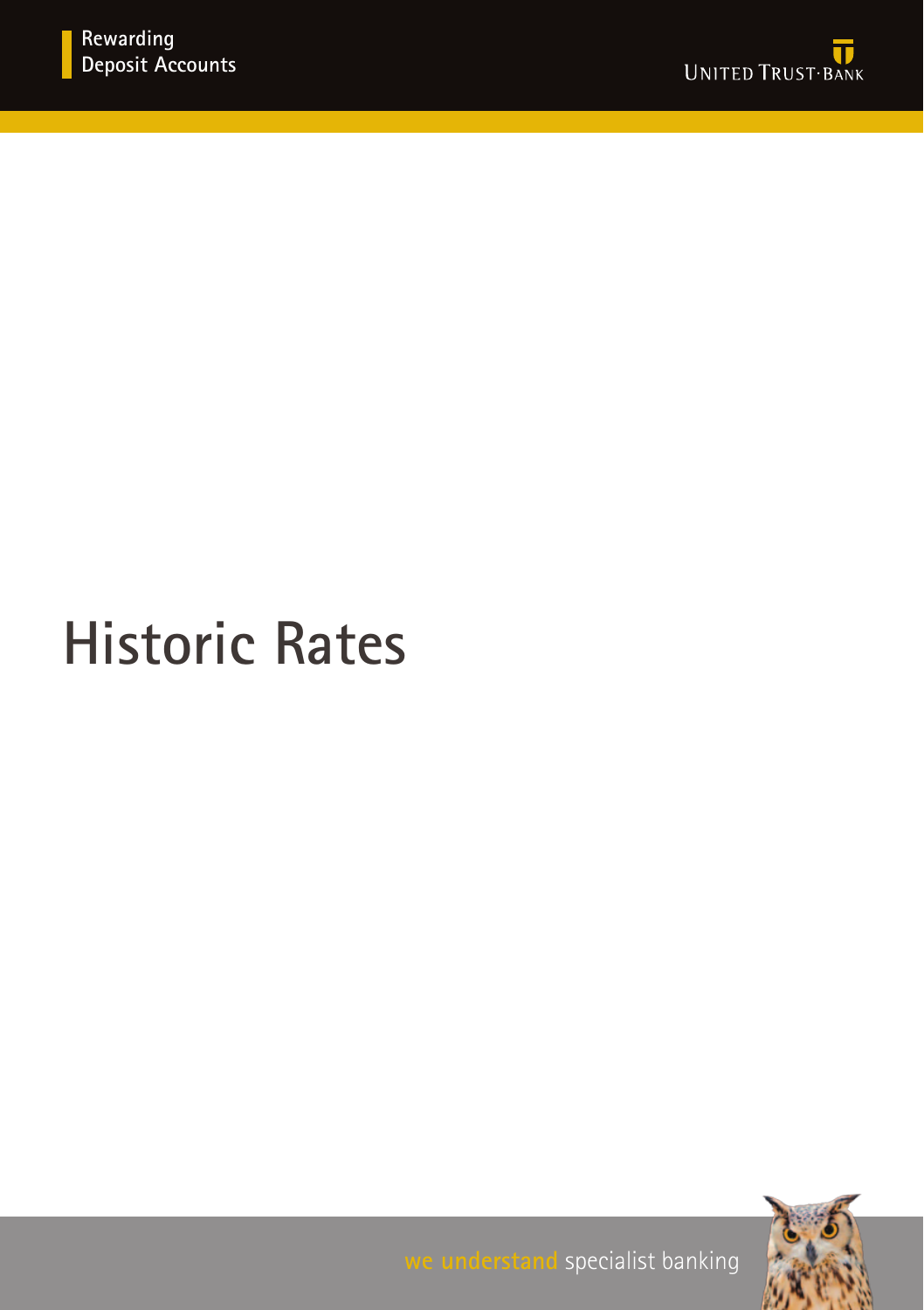| <b>ACTIVE ACCOUNTS</b>  | <b>GROSS RATE</b> | <b>EFFECTIVE DATE</b> |
|-------------------------|-------------------|-----------------------|
| UTB 40d Notice Issue 2  | 1.25              | 31/05/22              |
|                         | 1.05              | 30/03/22              |
|                         | 0.70              | 11/02/22              |
|                         | 0.45              | 12/05/21              |
|                         | 0.75              | 25/08/20              |
|                         | 0.70              | 04/08/20              |
| UTB 100d Notice Issue 3 | 1.50              | 31/05/22              |
|                         | 1.20              | 30/03/22              |
|                         | 0.95              | 11/02/22              |
|                         | 0.70              | 12/05/21              |
|                         | 1.05              | 25/08/20              |
|                         | 1.00              | 04/08/20              |
| UTB 100d Notice Issue 2 | 1.50              | 31/05/22              |
|                         | 1.20              | 30/03/22              |
|                         | 0.95              | 11/02/22              |
|                         | 0.70              | 12/05/21              |
|                         | 1.05              | 09/12/20              |
|                         | 1.45              | 01/04/20              |
| UTB 100d Notice         | 1.50              | 31/05/22              |
|                         | 1.20              | 30/03/22              |
|                         | 0.95              | 11/02/22              |
|                         | 0.70              | 12/05/21              |
|                         | 1.05              | 09/12/20              |
|                         | 1.40              | 01/06/20              |
|                         | 1.70              | 08/08/18              |
|                         | 1.45              | 09/01/18              |
|                         | 1.25              | 01/09/17              |
|                         | 1.05              | 01/12/16              |
|                         | 1.25              | 02/12/15              |
|                         | 1.10              | 16/09/14              |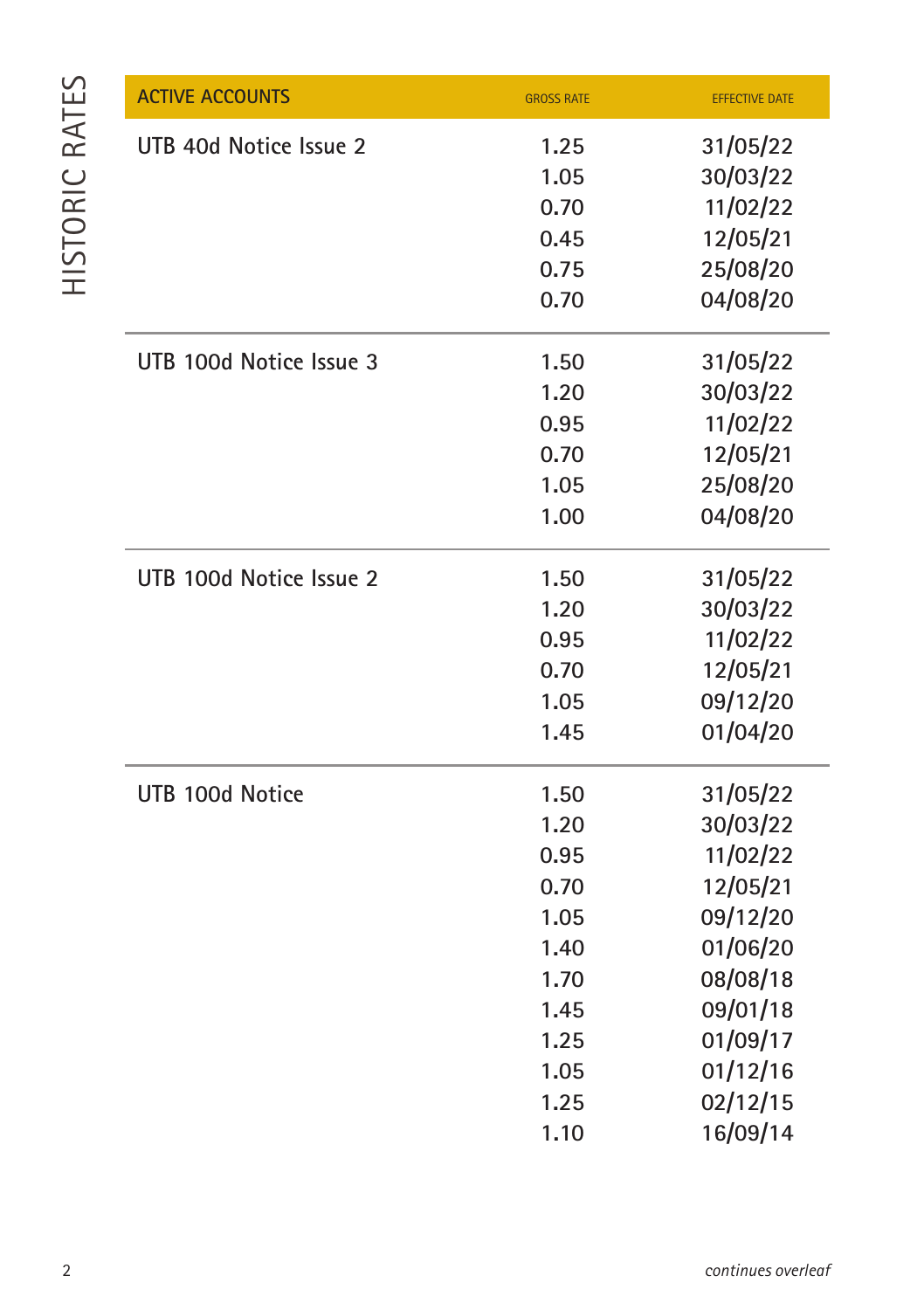| <b>ACTIVE ACCOUNTS</b>       | <b>GROSS RATE</b> | <b>EFFECTIVE DATE</b> |
|------------------------------|-------------------|-----------------------|
| UTB 200d Notice Issue 2      | 1.65              | 31/05/22              |
|                              | 1.30              | 30/03/22              |
|                              | 1.00              | 11/02/22              |
|                              | 0.75              | 12/05/21              |
|                              | 1.10              | 09/12/20              |
|                              | 1.45              | 01/04/20              |
| UTB 200d Notice              | 1.65              | 31/05/22              |
|                              | 1.30              | 30/03/22              |
|                              | 1.00              | 11/02/22              |
|                              | 0.75              | 12/05/21              |
|                              | 1.10              | 09/12/20              |
|                              | 1.45              | 10/06/20              |
|                              | 1.75              | 08/08/18              |
|                              | 1.50              | 01/10/16              |
|                              | 1.75              | 02/12/15              |
|                              | 1.25              | 04/02/15              |
| Business 40d Notice Issue 1  | 1.10              | 31/05/22              |
|                              | 0.95              | 30/03/22              |
|                              | 0.70              | 11/02/22              |
|                              | 0.45              | 12/05/21              |
|                              | 0.70              | 25/08/20              |
| Business 100d Notice Issue 3 | 1.30              | 31/05/22              |
|                              | 1.05              | 30/03/22              |
|                              | 0.95              | 11/02/22              |
|                              | 0.70              | 12/05/21              |
|                              | 1.00              | 25/08/20              |
| Business 200d Notice Issue 2 | 1.55              | 31/05/22              |
|                              | 1.15              | 18/03/22              |
|                              | 1.00              | 11/02/22              |
|                              | 0.75              | 12/05/21              |
|                              | 1.10              | 09/12/20              |
|                              | 1.35              | 20/04/20              |

*continues overleaf*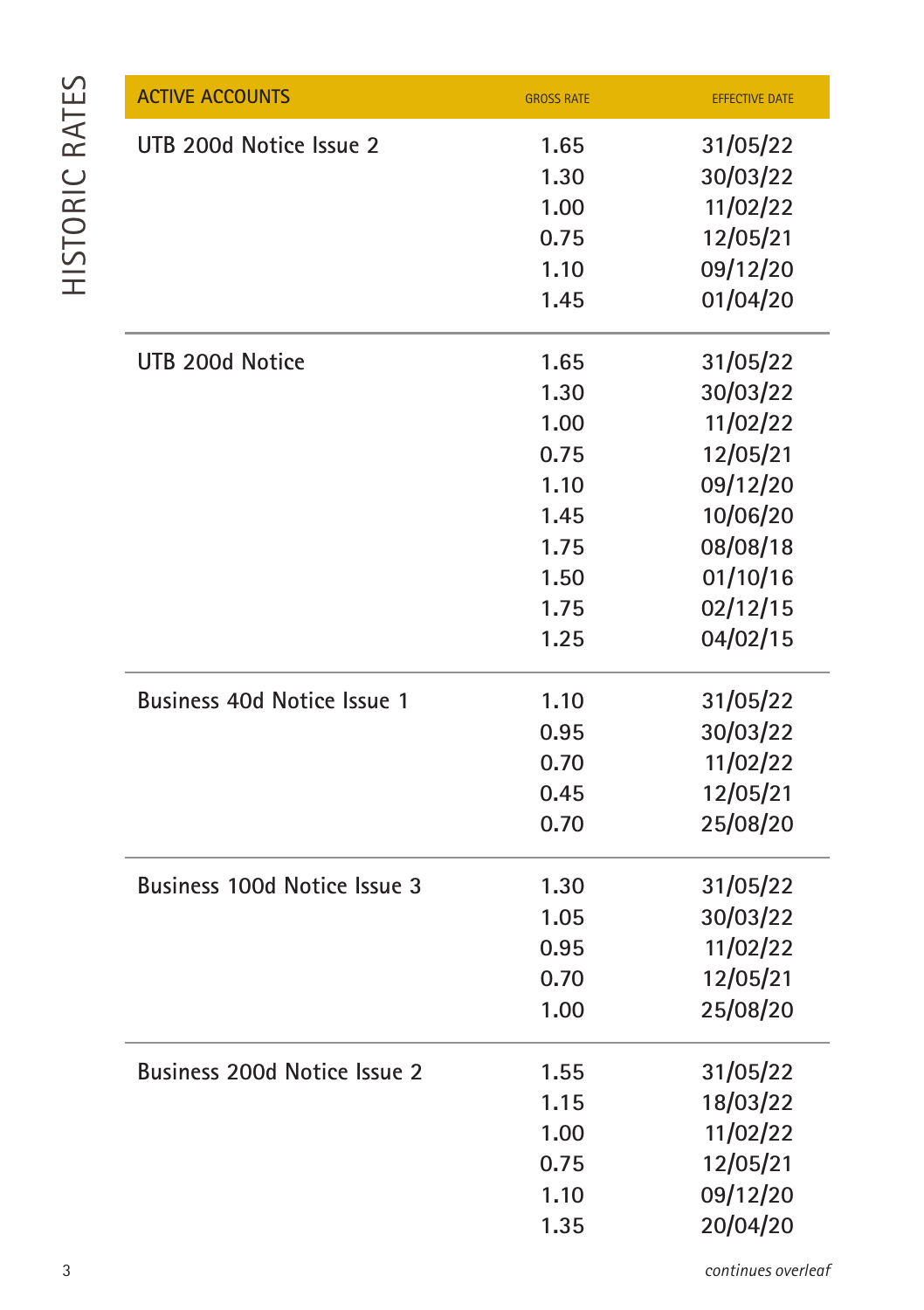| <b>ACTIVE ACCOUNTS</b>              | <b>GROSS RATE</b> | <b>EFFECTIVE DATE</b> |
|-------------------------------------|-------------------|-----------------------|
| <b>Business 200d Notice</b>         | 1.55              | 31/05/22              |
|                                     | 1.15              | 18/03/22              |
|                                     | 1.00              | 11/02/22              |
|                                     | 0.75              | 12/05/21              |
|                                     | 1.10              | 09/12/20              |
|                                     | 1.35              | 03/06/20              |
|                                     | 1.55              | 08/08/18              |
|                                     | 1.25              | 04/02/15              |
| <b>Business 100d Notice Issue 2</b> | 1.30              | 31/05/22              |
|                                     | 1.05              | 30/03/22              |
|                                     | 0.95              | 11/02/22              |
|                                     | 0.70              | 12/05/21              |
|                                     | 1.00              | 09/12/20              |
|                                     | 1.30              | 20/04/20              |
| <b>Business 100d Notice</b>         | 1.30              | 31/05/22              |
|                                     | 1.05              | 30/03/22              |
|                                     | 0.95              | 11/02/22              |
|                                     | 0.70              | 12/05/21              |
|                                     | 1.00              | 09/12/20              |
|                                     | 1.30              | 03/06/20              |
|                                     | 1.50              | 08/08/18              |
|                                     | 1.25              | 01/09/17              |
|                                     | 1.05              | 21/06/17              |
|                                     | 0.90              | 01/12/16              |
|                                     | 1.10              | 28/10/14              |
| Charity 40d Notice Issue 1          | 1.10              | 31/05/22              |
|                                     | 0.95              | 30/03/22              |
|                                     | 0.70              | 11/02/22              |
|                                     | 0.45              | 12/05/21              |
|                                     | 0.70              | 27/11/20              |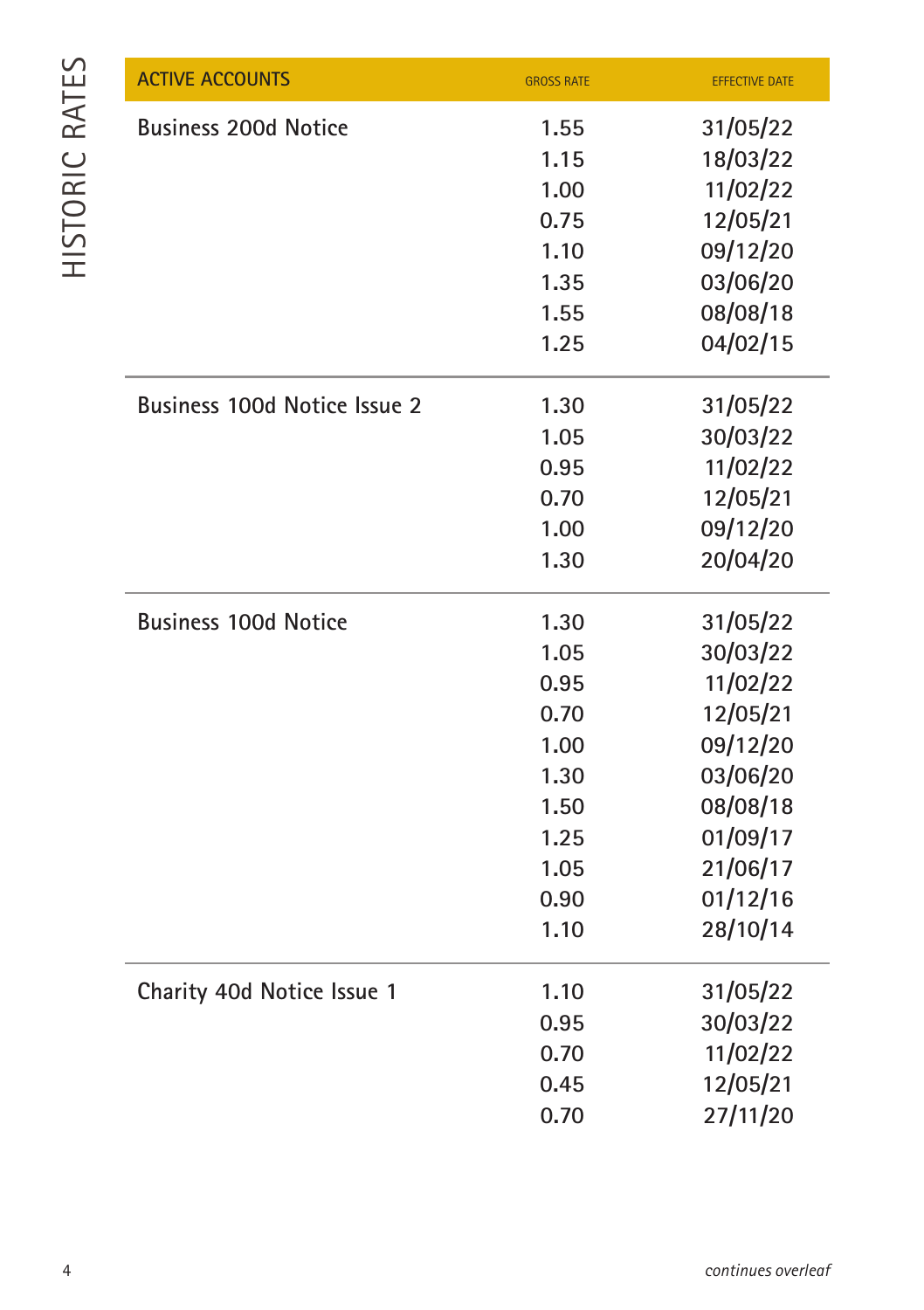| <b>ACTIVE ACCOUNTS</b> | <b>GROSS RATE</b> | <b>EFFECTIVE DATE</b> |
|------------------------|-------------------|-----------------------|
|                        |                   |                       |
| Charity 200d Notice    | 1.55              | 31/05/22              |
|                        | 1.15              | 18/03/22              |
|                        | 1.00              | 11/02/22              |
|                        | 0.75              | 12/05/21              |
|                        | 1.10              | 09/12/20              |
|                        | 1.35              | 26/05/20              |
|                        | 1.55              | 08/08/18              |
|                        | 1.30              | 04/02/15              |
| Charity 100d Notice    | 1.30              | 31/05/22              |
|                        | 0.95              | 11/02/22              |
|                        | 0.70              | 12/05/21              |
|                        | 1.00              | 09/12/20              |
|                        | 1.30              | 26/05/20              |
|                        | 1.50              | 08/08/18              |
|                        | 1.25              | 01/09/17              |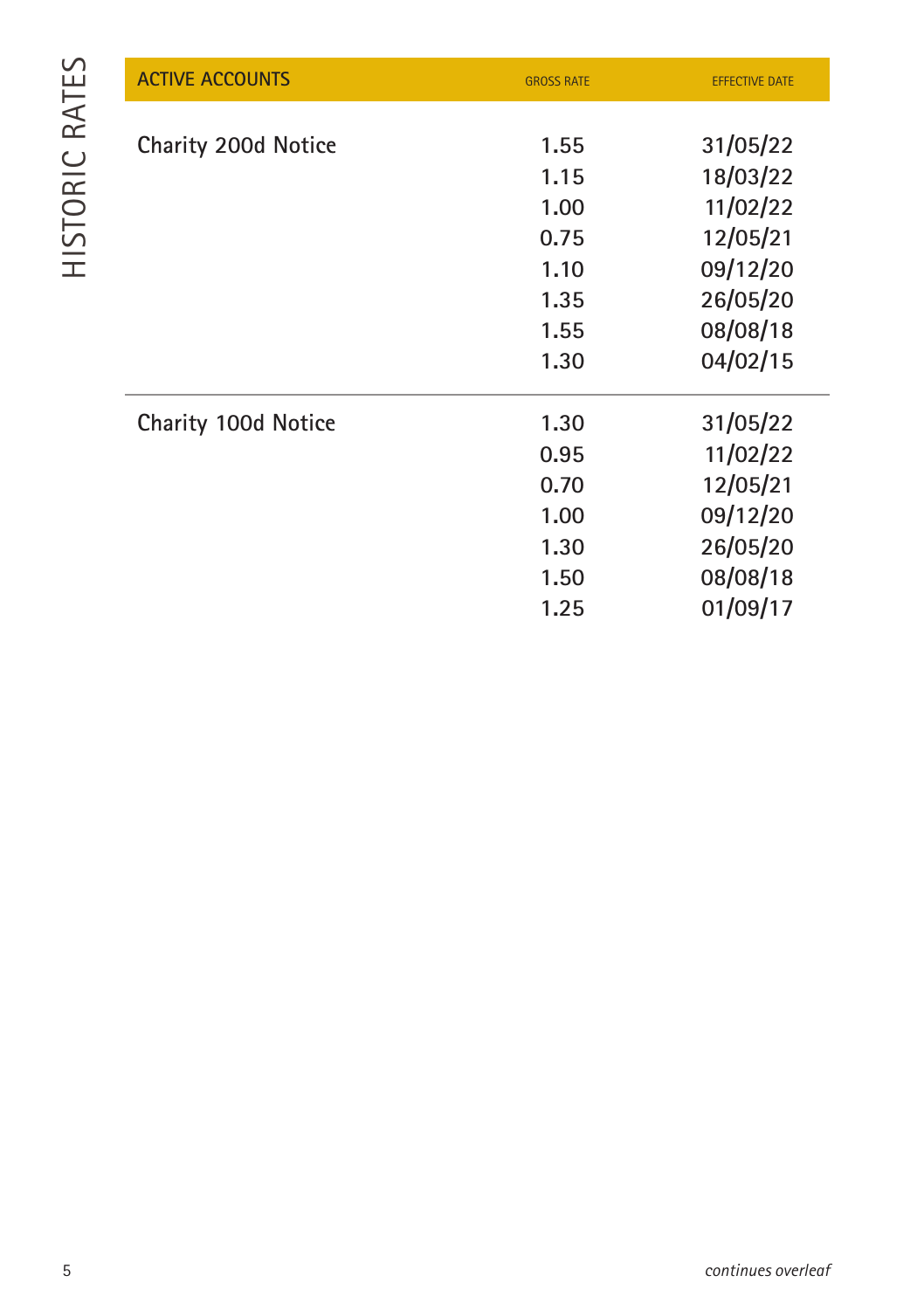| <b>CLOSED ACCOUNTS</b> | <b>GROSS RATE</b> | <b>EFFECTIVE DATE</b> |
|------------------------|-------------------|-----------------------|
| Charity 100d Notice    | 1.05              | 01/12/16              |
|                        | 1.25              | 28/10/14              |
|                        |                   |                       |
| Call Account           | 0.10              | 01/10/16              |
|                        | 0.30              | 01/01/15              |
|                        | 0.45              | 07/11/08              |
| 10 Day Notice          | 0.10              | 09/12/20              |
|                        | 0.50              | 01/10/16              |
|                        | 0.75              | 01/01/15              |
|                        | 1.00              | 02/07/10              |
|                        | 1.55              | 19/03/10              |
|                        | 1.80              | 05/03/09              |
|                        | 2.30              | 09/02/09              |
|                        | 2.55              | 13/01/09              |
|                        | 2.80              | 09/12/08              |
|                        | 3.55              | 07/11/08              |
|                        |                   |                       |
| 40 Day Notice          | 0.45              | 12/05/21              |
|                        | 0.70              | 09/12/20              |
|                        | 1.00              | 01/10/16              |
|                        | 1.25              | 01/01/15              |
|                        | 1.50              | 02/07/10              |
|                        | 1.70              | 19/03/10              |
|                        | 1.95              | 05/03/09              |
|                        | 2.45              | 09/02/09              |
|                        | 2.70              | 13/01/09              |
|                        | 2.95              | 09/12/08              |
|                        | 3.70              | 07/11/08              |
| 50 Day Notice          | 0.50              | 12/05/21              |
|                        | 0.55              | 09/12/20              |
|                        | 0.80              | 26/05/20              |
|                        | 1.00              | 01/10/16              |
|                        | 1.80              | 01/01/15              |
| 50 Day Notice          | 2.05              | 02/07/10              |
|                        |                   |                       |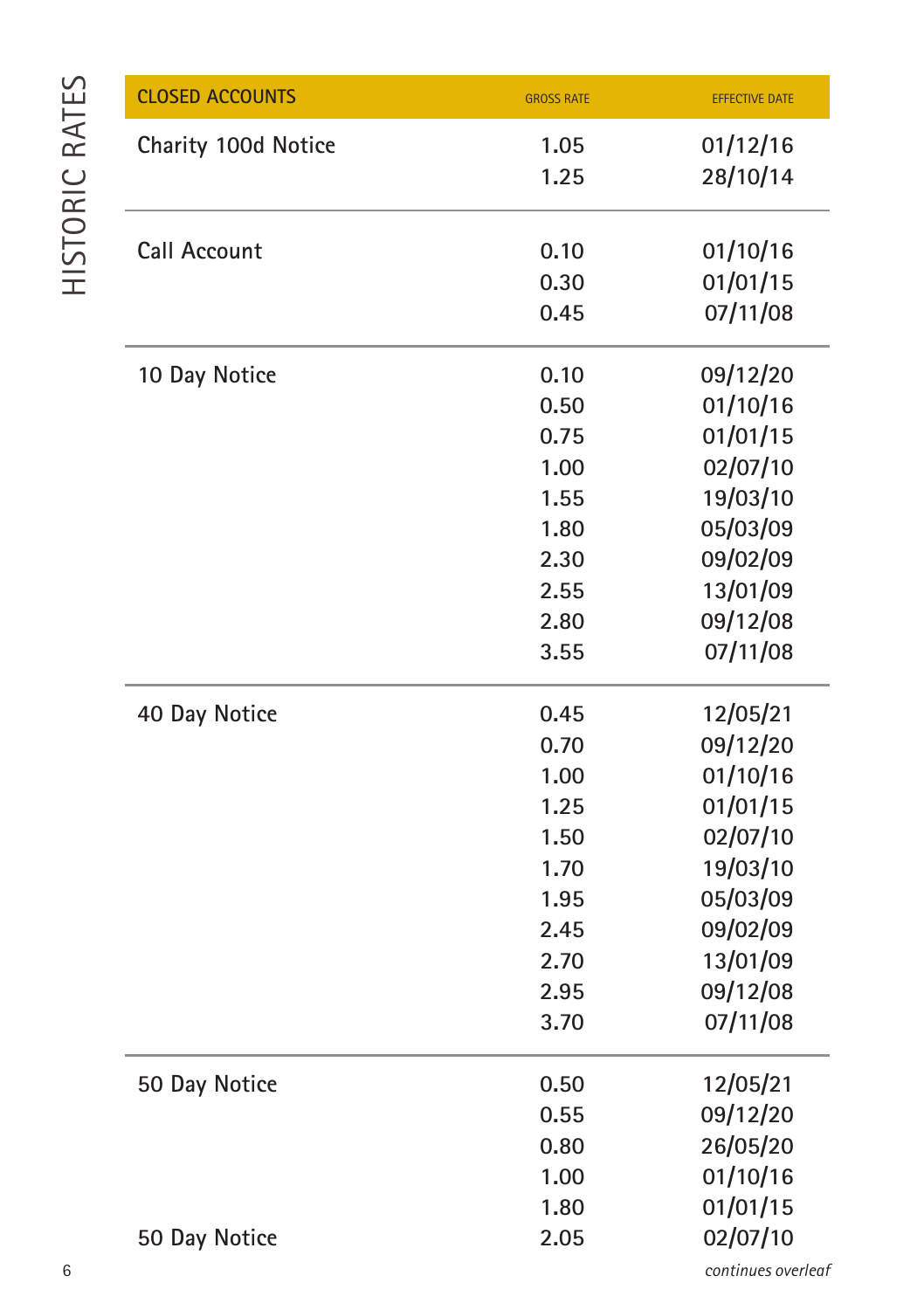| <b>CLOSED ACCOUNTS</b> | <b>GROSS RATE</b> | <b>EFFECTIVE DATE</b> |
|------------------------|-------------------|-----------------------|
|                        | 2.25              | 19/03/10              |
|                        | 2.50              | 05/03/09              |
|                        | 3.00              | 09/02/09              |
|                        | 3.35              | 13/01/09              |
|                        | 3.60              | 09/12/08              |
|                        | 4.60              | 07/11/08              |
| 90 Day Notice          | 0.70              | 09/12/20              |
|                        | 1.05              | 01/10/16              |
|                        | 1.30              | 01/01/15              |
|                        | 1.55              | 02/07/10              |
|                        | 1.75              | 19/03/10              |
|                        | 2.00              | 05/03/09              |
|                        | 2.45              | 09/02/09              |
|                        | 2.70              | 13/01/09              |
|                        | 2.95              | 09/12/08              |
|                        | 3.75              | 07/11/08              |
| 180 Day Notice         | 0.75              | 12/05/21              |
|                        | 1.00              | 09/12/20              |
|                        | 1.25              | 01/10/16              |
|                        | 1.50              | 01/01/15              |
|                        | 1.75              | 02/07/10              |
|                        | 2.00              | 19/03/10              |
|                        | 2.45              | 05/03/09              |
|                        | 2.70              | 09/02/09              |
|                        | 3.00              | 13/01/09              |
|                        | 3.90              | 09/12/08              |
| 3 Month Notice         | 0.70              | 09/12/20              |
|                        | 1.05              | 01/10/16              |
|                        | 1.30              | 01/01/15              |
|                        | 1.55              | 18/06/10              |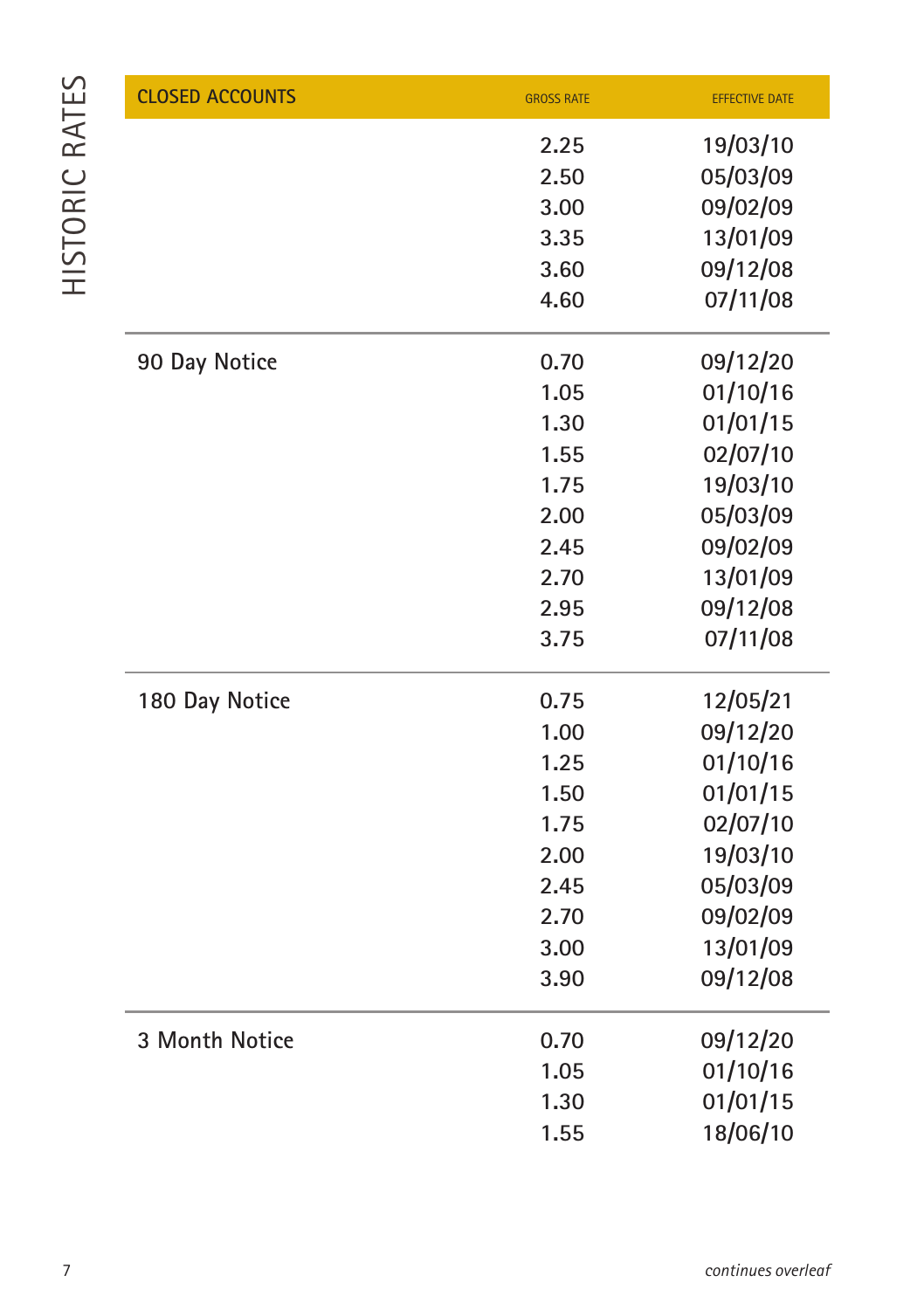| <b>CLOSED ACCOUNTS</b>  | <b>GROSS RATE</b> | <b>EFFECTIVE DATE</b> |
|-------------------------|-------------------|-----------------------|
| 3 Month Notice          | 1.75              | 19/03/10              |
|                         | 2.00              | 05/03/09              |
|                         | 2.50              | 09/02/09              |
|                         | 2.75              | 13/01/09              |
|                         | 3.00              | 09/12/08              |
|                         | 3.90              | 07/11/08              |
| <b>6 Month Notice</b>   | 0.75              | 12/05/21              |
|                         | 1.10              | 09/12/20              |
|                         | 1.25              | 01/10/16              |
|                         | 1.50              | 01/01/15              |
|                         | 1.75              | 19/03/10              |
|                         | 2.00              | 05/03/09              |
|                         | 4.05              | 07/11/08              |
|                         | 3.05              | 09/12/08              |
|                         | 2.75              | 13/01/09              |
|                         | 2.50              | 09/12/08              |
| 1 Year Notice           | 1.05              | 05/03/09              |
|                         | 1.55              | 09/02/09              |
|                         | 2.05              | 13/01/09              |
|                         | 3.55              | 10/11/08              |
| <b>ISA Call Account</b> | 0.10              | 01/10/16              |
|                         | 0.30              | 01/01/15              |
|                         | 0.45              | 07/11/08              |
| ISA 40 Day Notice       | 0.45              | 12/05/21              |
|                         | 0.70              | 09/12/20              |
|                         | 1.60              | 01/10/16              |
|                         | 1.85              | 01/01/15              |
|                         | 2.10              | 02/07/10              |
| ISA 40 Day Notice       | 2.51              | 05/03/09              |
|                         | 3.01              | 09/02/09              |
|                         | 3.26              | 13/01/09              |
|                         | 3.51              | 09/12/08              |

*continues overleaf*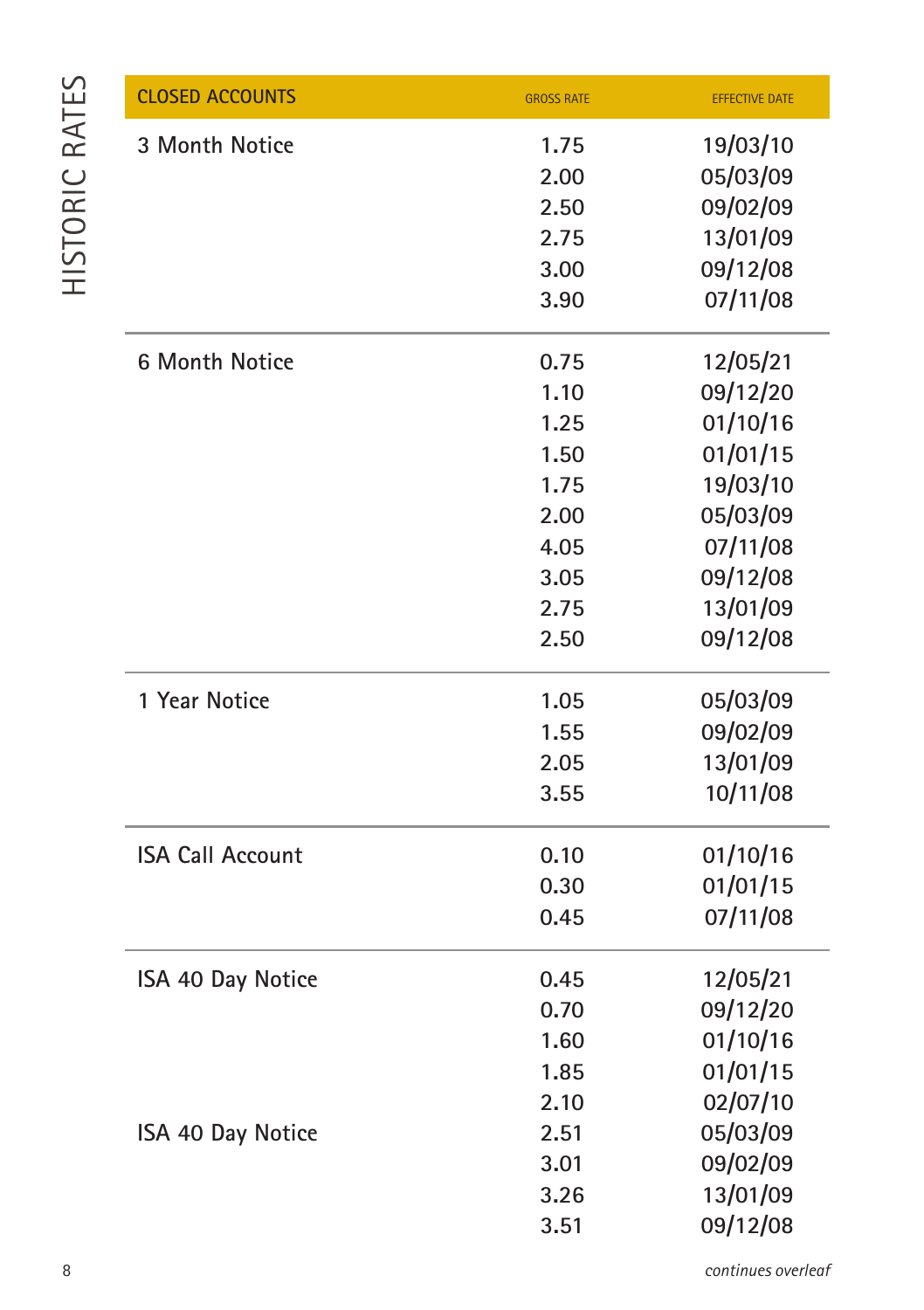| <b>CLOSED ACCOUNTS</b>      | <b>GROSS RATE</b> | <b>EFFECTIVE DATE</b> |
|-----------------------------|-------------------|-----------------------|
|                             | 4.51              | 10/11/08              |
| <b>Charity Call Account</b> | 0.10              | 01/10/16              |
|                             | 0.30              | 01/01/15              |
|                             | 0.45              | 07/11/08              |
| Charity 60 Day Notice       | 0.50              | 12/05/21              |
|                             | 0.70              | 09/12/20              |
|                             | 1.00              | 26/05/20              |
|                             | 1.65              | 01/10/16              |
|                             | 1.90              | 01/01/15              |
|                             | 2.35              | 19/03/10              |
|                             | 2.15              | 18/06/10              |
|                             | 2.60              | 06/06/09              |
|                             | 3.10              | 09/02/09              |
|                             | 3.35              | 13/01/09              |
|                             | 3.60              | 09/12/08              |
|                             | 4.60              | 10/11/08              |
| Charity 6 Month Notice      | 0.75              | 12/05/21              |
|                             | 1.10              | 09/12/20              |
|                             | 1.15              | 26/05/20              |
|                             | 1.40              | 01/10/16              |
|                             | 1.65              | 01/01/15              |
|                             | 1.90              | 19/07/11              |
|                             | 1.70              | 18/06/10              |
|                             | 1.90              | 19/03/10              |
|                             | 2.00              | 05/03/09              |
|                             | 2.50              | 09/02/09              |
|                             | 2.75              | 13/01/09              |
| Charity 6 Month Notice      | 3.05              | 09/12/08              |
|                             | 4.05              | 07/11/08              |